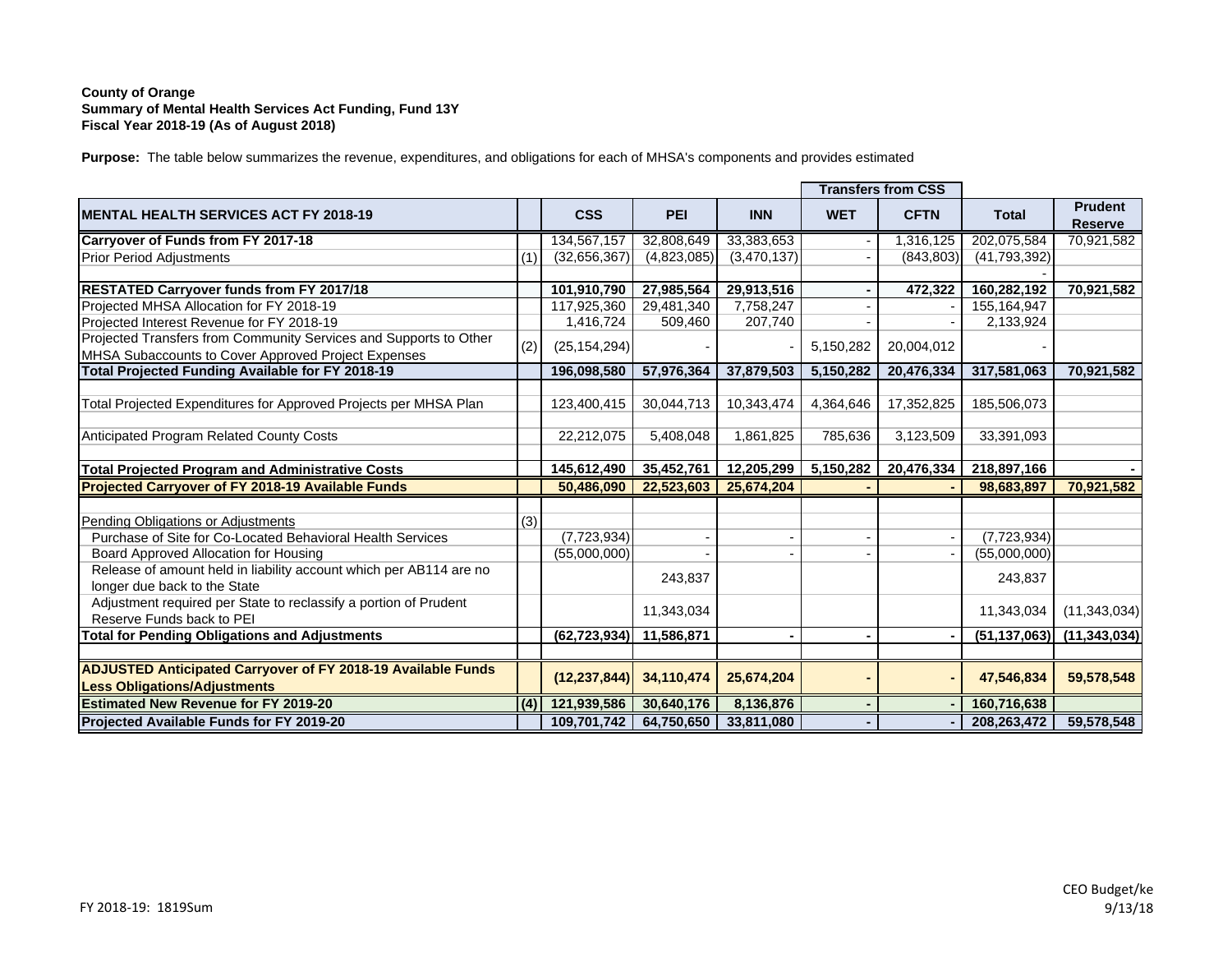#### **Mental Health Services Act (MHSA/Prop 63) Allocation Summary for Fiscal Year 2018-19 (As of August 2018) Community Services and Supports (CSS)**

Purpose: To report on the revenues and expenditures by MHSA component and identify any pending items to provide information needed for strategic planning and programming.

|                                                                                                                                       |     | FY 16/17<br>FY 17/18 |                |                            | FY 2018/19     |                            |  |  |
|---------------------------------------------------------------------------------------------------------------------------------------|-----|----------------------|----------------|----------------------------|----------------|----------------------------|--|--|
|                                                                                                                                       |     | <b>Actuals</b>       | <b>Actuals</b> | <b>Budget</b>              | <b>Actuals</b> | <b>Projections</b>         |  |  |
| <b>Carryover of Funds from Prior Fiscal Year</b>                                                                                      | (1) | 97,583,337           | 117,365,707    | 101,910,790                | 134,567,157    | 101,910,790                |  |  |
| Adjustment for Prior Year Expenditures paid in FY 2018/19                                                                             | (2) |                      | (4,887,582)    |                            | (32,656,367)   |                            |  |  |
| <b>Beginning Balance for Fiscal Year</b>                                                                                              |     | 97,583,337           | 112,478,125    | 101,910,790                | 101,910,790    | 101,910,790                |  |  |
| Revenue for MHSA Allocation                                                                                                           |     | 113,304,133          | 122,944,077    | 117,925,360                | 31,480,900     | 117,925,360                |  |  |
| <b>Interest Revenue</b>                                                                                                               |     | 1,384,739            | 2,780,469      | 1,416,724                  | 549,940        | 1,416,724                  |  |  |
| Transfers from Community Services and Supports to Other MHSA Subaccounts to Cover<br><b>Approved Project Expenses</b>                 | (3) |                      | (4,355,983)    | (25, 154, 294)             | (73, 883)      | (25, 154, 294)             |  |  |
| <b>Total Funding Available</b>                                                                                                        |     | 212,272,209          | 233,846,688    | 196,098,580                | 133,867,747    | 196,098,580                |  |  |
|                                                                                                                                       |     |                      |                |                            |                |                            |  |  |
| Board and MHSA Committee Approved Projects per MHSA Plan                                                                              |     |                      |                |                            |                |                            |  |  |
| Intensive Outpatient (Full Service Partnership (FSP) Programs)                                                                        |     |                      |                |                            |                |                            |  |  |
| 1. Children's Full Service Partnership/Wraparound<br>2. Children and Youth Behavioral Health Program of Assertive Community Treatment |     | 12,634,453           | 13,745,373     | 6,654,575<br>1,100,000     | (525, 190)     | 6,654,575<br>1,100,000     |  |  |
| 3. Transitional Age Youth Full Service Partnership/Wraparound                                                                         |     | 6,057,135            | 5,905,778      | 10,684,468                 | (43,788)       | 10,684,468                 |  |  |
| 4. Adult Full Service Partnership                                                                                                     |     | 29,683,134           | 30,430,678     | 21,592,093                 | 735,442        | 21,592,093                 |  |  |
| 5. Adult Program of Assertive Community Treatment                                                                                     |     | 321,784              | 814,306        | 8,631,926                  |                | 8,631,926                  |  |  |
| 6. Transitional Age Youth Program of Assertive Community Treatment                                                                    |     |                      |                | 896,092                    | 35,143         | 896,092                    |  |  |
| 7. Assisted Outpatient Treatment                                                                                                      |     | 744,761              | 692,498        | 5,015,841                  | 40,805         | 5,015,841                  |  |  |
| 8. Mental Health Court-Probation Services                                                                                             |     |                      |                | 921,000                    |                | 921,000                    |  |  |
| 9. Older Adult Full Service Partnership                                                                                               |     | 2,716,050            | 1,845,645      | 2,683,249                  | (27, 630)      | 2,683,249                  |  |  |
| 10. Older Adult Program of Assertive Community Treatment                                                                              |     |                      |                | 521,632                    |                | 521,632                    |  |  |
| 11. FSP Portion of Non-Admin Programs under Other Programs                                                                            |     |                      |                | 16,042,428                 |                | 16,042,428                 |  |  |
| <b>Total Intensive Outpatient (FSP Programs)</b>                                                                                      |     | 52, 157, 317         | 53,434,278     | 74,743,304                 | 214,782        | 74,743,304                 |  |  |
|                                                                                                                                       |     |                      |                |                            |                |                            |  |  |
| Non-FSP Navigation /Access and Linkage to Treatment                                                                                   |     |                      |                |                            |                |                            |  |  |
| 1. BHS Outreach & Engagement (Adult)                                                                                                  |     | 514,325              | 480,871        | 1,227,973                  | 28,220         | 1,227,973                  |  |  |
| 2. Correctional Health Services: Jail to Community Re-Entry                                                                           |     |                      |                | 3,200,000                  |                | 3,200,000                  |  |  |
| 3. The Courtyard (Outreach)                                                                                                           |     | 146,356              | 175,979        | 475,000                    |                | 475,000                    |  |  |
| Crisis                                                                                                                                |     |                      |                |                            |                |                            |  |  |
| 4. Children's Crisis Assessment Team (CAT)                                                                                            |     | 1,019,320            | 932,950        | 1,265,613                  | 58,690         | 1,265,613                  |  |  |
| 5. Adult/Adult Transitional Age Youth (TAY) Crisis Assessment Team/Psychiatric                                                        |     | 3,244,823            | 3,371,144      | 4,451,183                  | 150,248        | 4,451,183                  |  |  |
| Evaluation and Response Team (CAT/PERT)                                                                                               |     |                      |                |                            |                |                            |  |  |
| 6. Crisis Stabilization Units                                                                                                         |     |                      | 1,020          | 4,250,000                  | (1,020)        | 4,250,000                  |  |  |
| 7. Children's In-Home Crisis Stabilization                                                                                            |     | 306,793              | 288,206        | 325,644                    | (881)          | 325,644                    |  |  |
| 8. Adult and Transitional Age Youth In-Home Crisis Stabilization                                                                      |     |                      |                | 1,275,000                  |                | 1,275,000                  |  |  |
| 9. Children's Crisis Residential                                                                                                      |     | 802,825              | 822,155        | 1,001,474                  | (116, 557)     | 1,001,474                  |  |  |
| 10. Transitional Age Youth Crisis Residential                                                                                         |     |                      |                | 74,568                     |                | 74,568                     |  |  |
| 11. Adult Crisis Residential                                                                                                          |     | 1,062,366            | 1,478,574      | 3,000,983                  | (38, 771)      | 3,000,983                  |  |  |
| <b>Outpatient Treatment</b>                                                                                                           |     |                      |                |                            |                |                            |  |  |
| 12. Youth Core Services<br>13. OC Children w/Co-Occurring Mental Health Disorder (Chronic Acute Severe Physical                       |     | 447,773              | (138, 403)     | 2,300,000                  | (118, 679)     | 2,300,000                  |  |  |
| Illness, Special Needs or Eating Disorders)                                                                                           |     | 436,950              |                | 1,250,000                  | (96, 483)      | 1,250,000                  |  |  |
| 14. Integrated Community Services                                                                                                     |     | 1,667,051            | 1,435,019      | 1,848,000                  | 30,886         | 1,848,000                  |  |  |
| 15. Recovery Centers/Clinic Recovery Services / Open Access                                                                           |     | 6,806,480            | 6,160,354      | 8,975,360                  | 56,318         | 8,975,360                  |  |  |
| 16. Older Adult Services (Recovery)                                                                                                   |     | 1,278,013            | 1,339,829      | 1,568,047                  | 98,894         | 1,568,047                  |  |  |
| <b>Supportive Housing</b>                                                                                                             |     |                      |                |                            |                |                            |  |  |
| 17. Housing/Year-Round Emergency Shelter                                                                                              |     | 111,116              | 132,619        | 957,026                    | (29, 913)      | 957,026                    |  |  |
| 18. Bridge Housing for the Homeless                                                                                                   |     | 5,000,000            | 35,000,000     | 1,000,000                  |                | 1,000,000                  |  |  |
| 19. Housing                                                                                                                           |     |                      | 65,841         | 120,644                    | 11,868         | 120,644                    |  |  |
| <b>Residential Treatment</b>                                                                                                          |     |                      |                |                            |                |                            |  |  |
| 20. Adolescent Dual Diagnosis Residential Treatment (Children's Co-Occurring Mental                                                   |     |                      |                |                            |                |                            |  |  |
| Health and Substance Abuse Disorders Residential Treatment)                                                                           |     | 204,710              | 354,628        | 427,500                    | (29, 368)      | 427,500                    |  |  |
| 21. Adult Dual Diagnosis Residential Treatment (Adult Co-Occurring Mental Health And                                                  |     |                      |                |                            |                |                            |  |  |
| Substance Abuse Disorders Residential Treatment)                                                                                      |     |                      | 264,025        | 50,000                     |                | 50,000                     |  |  |
| <b>Recovery and Supportive Services</b>                                                                                               |     |                      |                |                            |                |                            |  |  |
| 12. Mentoring for Children and Youth                                                                                                  |     | 413,985              | 489,628        | 500,000                    | (2,891)        | 500,000                    |  |  |
| 13. Peer Mentoring (Adult/Older Adult)                                                                                                |     | 934,528              | 1,258,483      | 4,249,888                  | (38, 685)      | 4,249,888                  |  |  |
| 14. Wellness Centers                                                                                                                  |     | 2,565,552            | 2,789,019      | 2,766,198                  | 3,782          | 2,766,198                  |  |  |
| 15. Supportive Employment                                                                                                             |     | 980,114              | 973,059        | 1,097,010                  | 7,915          | 1,097,010                  |  |  |
| 16. Transportation                                                                                                                    |     |                      |                | 1,000,000                  |                | 1,000,000                  |  |  |
| Other MHSA Eligible Projects                                                                                                          |     |                      | 4,228,956      |                            | 1,863          |                            |  |  |
| <b>Total Non-FSP Programs</b>                                                                                                         |     | 27,943,080           | 61,903,956     | 48,657,111                 | (24, 564)      | 48,657,111                 |  |  |
| <b>Program Related County Costs</b>                                                                                                   |     | 14,806,105           | 16,597,664     | 22,212,075                 | (157,341)      | 22,212,075                 |  |  |
|                                                                                                                                       |     |                      |                |                            |                |                            |  |  |
| <b>Total Program and Administrative Costs</b>                                                                                         | (7) | 94,906,502           | 131,935,898    | 145,612,490                | 32,877         | 145,612,490                |  |  |
| <b>Projected Carryover of Available Funds</b>                                                                                         |     | 117,365,707          | 101,910,790    | 50,486,090                 | 133,834,870    | 50,486,090                 |  |  |
|                                                                                                                                       |     |                      |                |                            |                |                            |  |  |
| <b>Pending Obligations/Adjustments:</b>                                                                                               | (4) |                      |                |                            |                |                            |  |  |
| Purchase of Site for Co-Located Behavioral Health Services                                                                            |     |                      | (7, 723, 934)  | (7, 723, 934)              |                | (7, 723, 934)              |  |  |
| Remaining Allocation for Housing (Original \$70.5M)                                                                                   |     |                      | (55,000,000)   | (55,000,000)               |                | (55,000,000)               |  |  |
|                                                                                                                                       |     |                      |                |                            |                |                            |  |  |
| <b>ADJUSTED Projected Carryover of Available Funds Less Known Obligations</b>                                                         |     | 117,365,707          | 39,186,856     | (12, 237, 844)             |                | (12, 237, 844)             |  |  |
| <b>Estimated New Revenue for FY 2019-20</b><br>Projected Available Funds for FY 2019-20                                               |     |                      |                | 121,939,586<br>109,701,742 |                | 121,939,586<br>109,701,742 |  |  |
|                                                                                                                                       |     |                      |                |                            |                |                            |  |  |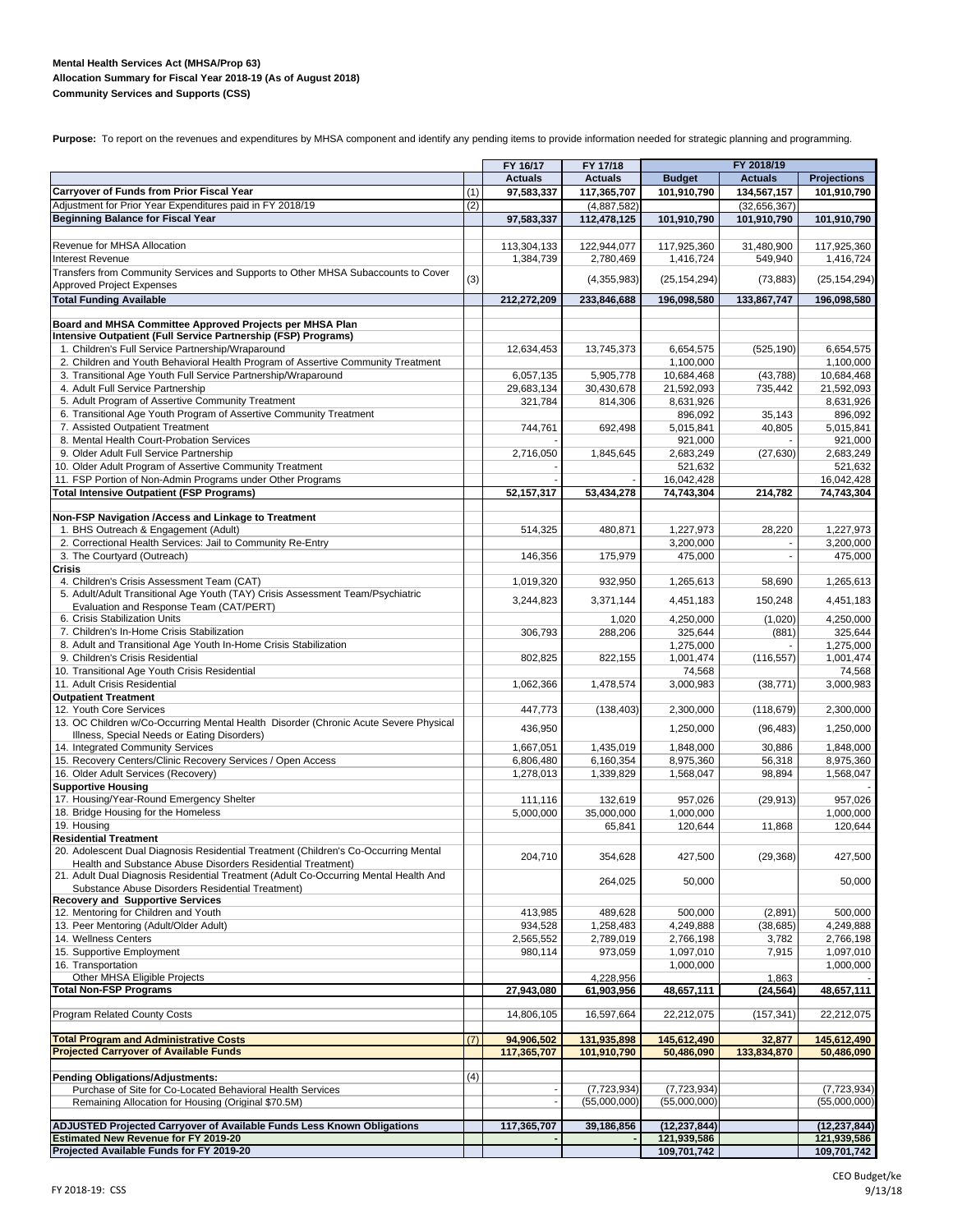#### **Mental Health Services Act (MHSA/Prop 63) Prevention and Early Intervention (PEI) Allocation Summary for Fiscal Year 2018-19 (As of August 2018)**

|                                                                                         |     | FY 16/17       | FY 17/18       | FY 18/19      |                |                    |
|-----------------------------------------------------------------------------------------|-----|----------------|----------------|---------------|----------------|--------------------|
|                                                                                         |     | <b>Actuals</b> | <b>Actuals</b> | <b>Budget</b> | <b>Actuals</b> | <b>Projections</b> |
| Carryover of Funds from Prior Fiscal Year                                               | (1) | 35,453,774     | 34,106,806     | 27,985,564    | 32,808,649     | 27,985,564         |
| Adjustment for Prior Year Expenditures paid in FY 2018/19                               | (2) |                | (6,865,647)    |               | (4,823,085)    |                    |
| <b>Beginning Balance for Fiscal Year</b>                                                |     | 35,453,774     | 27,241,159     | 27,985,564    | 27,985,564     | 27,985,564         |
|                                                                                         |     |                |                |               |                |                    |
| Revenue for MHSA Allocation                                                             |     | 28,326,033     | 30,736,019     | 29,481,340    | 7,870,225      | 29,481,340         |
| <b>Interest Revenue</b>                                                                 |     | 497,692        | 692,779        | 509,460       | 137,485        | 509,460            |
| <b>Total Funding Available</b>                                                          |     | 64,277,499     | 58,669,957     | 57,976,364    | 35,993,274     | 57,976,364         |
|                                                                                         |     |                |                |               |                |                    |
| Board and MHSA Committee Approved Projects MHSA Plan<br><b>Prevention</b>               |     |                |                |               |                |                    |
| 1. School Readiness and Connect the Tots (Combined)                                     |     | 1,595,446      | 1,666,745      | 2,200,000     | 69,251         | 2,200,000          |
| 2. School Based Behavioral Health Intervention and Support                              |     | 440,000        | 1,794,994      | 1,808,589     | (75, 241)      | 1,808,589          |
| 3. School Based Stress Management Services                                              |     | 154,999        | 148,860        | 155,000       | (40, 605)      | 155,000            |
| 4. Violence Prevention Education                                                        |     | 1,129,470      | 985,619        | 1,105,651     | (88, 933)      | 1,105,651          |
| 5. Gang Prevention Services                                                             |     | 68,313         | 240,041        | 253,100       | (15,049)       | 253.100            |
| 6. Training, Assessment and Coordination Services                                       |     | 143,665        | 17,600         | 508,610       |                | 508,610            |
| 7. Mental Health Community Educational Events                                           |     | 305,601        | 214,333        | 214,333       | (14, 274)      | 214,333            |
| 8. Statewide Projects                                                                   |     | 900,000        | 900,000        | 900,000       |                | 900,000            |
| Navigation/Access and Linkage to Treatment                                              |     |                |                |               |                |                    |
| 9. Information and Referral / OC Links                                                  |     | 745,325        | 964,569        | 1,000,000     | 83.121         | 1,000,000          |
| 10. Behavioral Health Services Outreach and Engagement Services                         |     | 1,035,195      | 935,925        | 1,300,000     | 48,127         | 1,300,000          |
| 11. Outreach and Engagement Collaborative                                               |     | 2,618,227      | 2,680,544      | 2,819,044     | (15, 184)      | 2,819,044          |
| Crisis                                                                                  |     |                |                |               |                |                    |
| 12. Crisis Prevention Hotline                                                           |     | 239,933        | 430,418        | 392,533       | 7,838          | 392,533            |
| <b>Outpatient Treatment</b>                                                             |     |                |                |               |                |                    |
| 13.4 OC Parent Wellness (OC Maternal and Family Wellness)                               |     | 1,910,953      | 1,656,481      | 2,113,072     | 82,215         | 2,113,072          |
| 14. Stress Free Families                                                                |     | 470,101        | 555,913        | 534,693       | 33,614         | 534,693            |
| 15. 1st Onset of Psychiatric Illness                                                    |     | 1,414,835      | 1,431,728      | 1,500,000     | 67,264         | 1,500,000          |
| 16. Early Intervention Services for Older Adults                                        |     | 1,406,881      | 1,469,855      | 1,469,500     |                | 1,469,500          |
| 17. School Based Mental Health Services (Combined)                                      |     | 2,142,292      | 2,154,976      | 2,915,236     | 141,652        | 2,915,236          |
| 18. School Based Behavioral Health Intervention and Support-Early Intervention Services |     | 1,703,956      | 437,453        | 440,000       |                | 440.000            |
| 19. Survivor Support Services                                                           |     | 286,799        | 271,901        | 343,693       | (17,069)       | 343,693            |
| 20. Community Counseling and Supportive Services                                        |     | 1,681,686      | 1,880,480      | 2,186,136     | 89.723         | 2,186,136          |
| 21. OC ACCEPT                                                                           |     | 478,383        | 520,853        | 490,000       | 31,441         | 490,000            |
| 22. OC4VETS                                                                             |     | 1,179,053      | 792,565        | 1,295,957     | 21,470         | 1,295,957          |
| 23. College Veterans Programs                                                           |     | 79,724         | 84,383         | 400,000       |                | 400,000            |
| <b>Recovery and Supportive Services</b>                                                 |     |                |                |               |                |                    |
| 24. Parent Education Services                                                           |     | 466,120        | 570,475        | 1,066,000     | (5,929)        | 1,066,000          |
| 25. Family Support Services                                                             |     | 688,611        | 479,509        | 282,000       | (4, 179)       | 282,000            |
| 26. Children's Support and Parenting Program                                            |     | 1,398,962      | 1,386,093      | 1,800,000     | 79,825         | 1,800,000          |
| 27. WarmLine                                                                            |     | 450,658        | 462,342        | 536,566       |                | 536,566            |
| 28. Training in Physical Fitness and Nutrition                                          |     | 9,045          | 1,735          | 15,000        |                | 15,000             |
| <b>Other Eligible Programs</b>                                                          |     |                |                |               | 4,040          |                    |
| <b>Total Prevention and Early Intervention Programs</b>                                 |     | 25,144,233     | 25,136,390     | 30,044,713    | 483,118        | 30,044,713         |
|                                                                                         |     |                |                |               |                |                    |
| Program Related County Costs                                                            |     | 5,026,460      | 5,548,003      | 5,408,048     | 117,397        | 5,408,048          |
|                                                                                         |     |                |                |               |                |                    |
| <b>Total Program and Administrative Costs</b>                                           | (7) | 30,170,693     | 30,684,393     | 35,452,761    | 600.515        | 35,452,761         |
| <b>Projected Carryover of Available Funds</b>                                           |     | 34,106,806     | 27,985,564     | 22,523,603    | 35,392,759     | 22,523,603         |
|                                                                                         |     |                |                |               |                |                    |
| <b>Pending Obligations/Adjustments:</b>                                                 | (5) |                |                |               |                |                    |
| Release liability recorded in previous fiscal year                                      |     |                | 243,837        | 243,837       |                | 243,837            |
| Reclassify portion of PEI amount moved to Prudent Reserve per State                     |     |                | 11,343,034     | 11,343,034    |                | 11,343,034         |
|                                                                                         |     |                |                |               |                |                    |
| ADJUSTED Projected Carryover of Available Funds Less Known Obligations                  |     | 34,106,806     | 39,572,435     | 34,110,474    | 35,392,759     | 34,110,474         |
| <b>Estimated New Revenue for FY 2019-20</b>                                             |     |                |                | 30,640,176    |                | 30,640,176         |
| Projected Available Funds for FY 2019-20                                                |     |                |                | 64,750,650    |                | 64,750,650         |

Purpose: To report on the revenues and expenditures by MHSA component and identify any pending items to provide information needed for strategic planning and programming.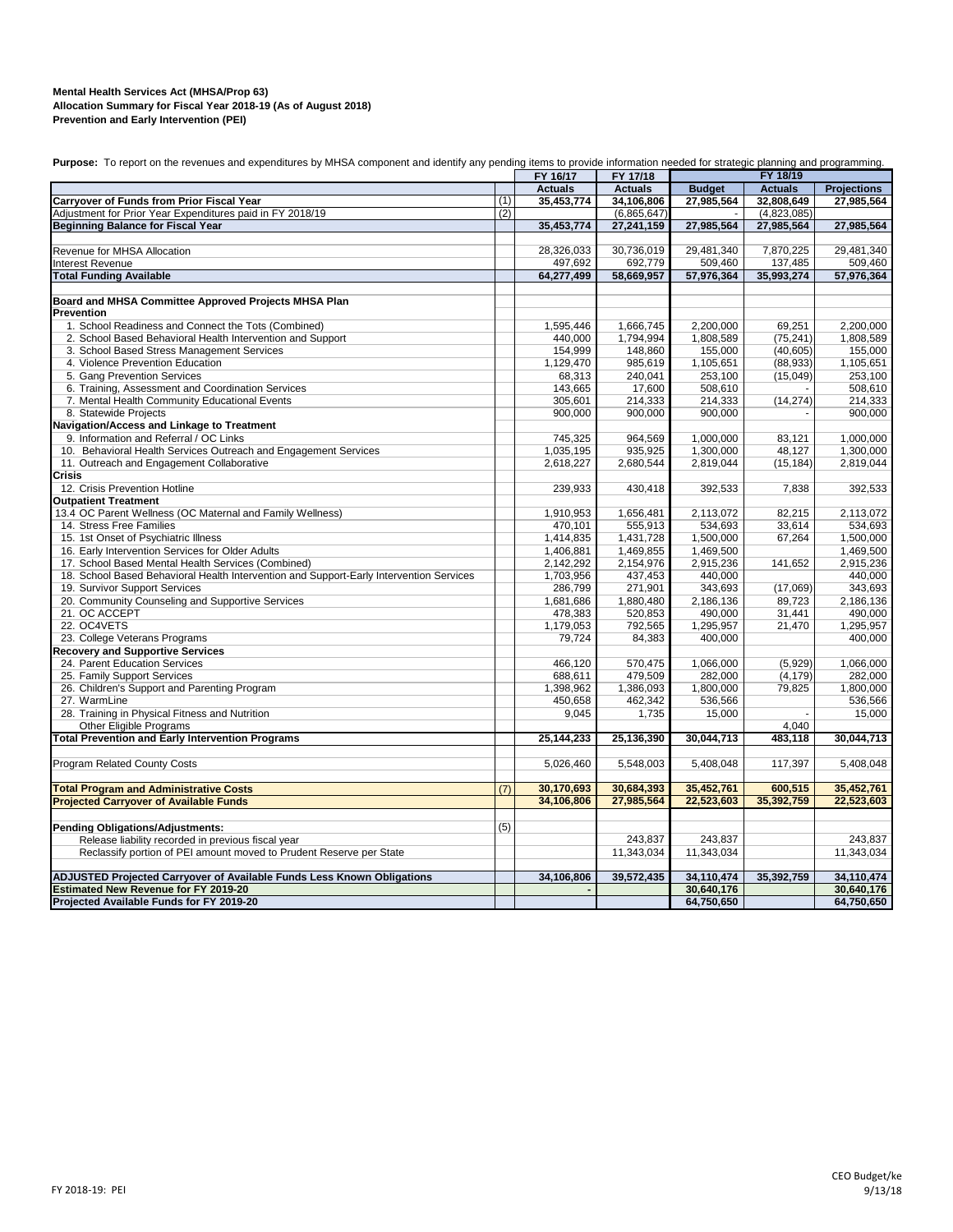### **Mental Health Services Act (MHSA/Prop 63) Innovation (INN) Allocation Summary for Fiscal Year 2018‐19 (As of August 2018)**

Purpose: To report on the revenues and expenditures by MHSA component and identify any pending items to provide information needed for strategic planning and programming.

|                                                                                      |     | FY 16/17       | FY 17/18       |               | FY 18/19       |                    |
|--------------------------------------------------------------------------------------|-----|----------------|----------------|---------------|----------------|--------------------|
|                                                                                      |     | <b>Actuals</b> | <b>Actuals</b> | <b>Budget</b> | <b>Actuals</b> | <b>Projections</b> |
| <b>Carryover of Funds from Prior Fiscal Year</b>                                     | (1) | 22,574,691     | 28,241,626     | 29,913,516    | 33,383,653     | 29,913,516         |
| Adjustment for Prior Year Expenditures paid in FY 2018/19                            | (2) |                | (1,316,630)    |               | (3,470,137)    |                    |
| <b>Beginning Balance for Fiscal Year</b>                                             |     | 22,574,691     | 26,924,996     | 29,913,516    | 29,913,516     | 29,913,516         |
|                                                                                      |     |                |                |               |                |                    |
| Revenue for MHSA Allocation                                                          |     | 7,454,219      | 8,088,426      | 7,758,247     | 2,071,112      | 7,758,247          |
| <b>Interest Revenue</b>                                                              |     | 202.985        | 172,857        | 207,740       | 36,180         | 207,740            |
| <b>Total Funding Available</b>                                                       |     | 30,231,895     | 35,186,279     | 37,879,503    | 32,020,808     | 37,879,503         |
| Board and MHSA Committee Approved Projects per MHSA Plan                             |     |                |                |               |                |                    |
| Prevention                                                                           |     |                |                |               |                |                    |
| 1. Religious Leaders Behavioral Health Training Services                             |     | 310,975        | 265,597        | 259,450       |                | 259,450            |
| <b>Outpatient Treatment</b>                                                          |     |                |                |               |                |                    |
| 2. Strong Families-Strong Children: Behavioral Health Services for Military Families |     | 531,308        | 434.322        | 495,904       | (10, 173)      | 495,904            |
| <b>Recovery and Supportive Services</b>                                              |     |                |                |               |                |                    |
| 3. Continuum of Care for Veteran and Military Children and Families                  |     |                | 1,193          | 961,871       |                | 961,871            |
| 4. Step Forward Project: On-Site Engagement in the Collaborative Courts              |     | 276,958        | 216,489        | 224,015       | (112)          | 224,015            |
| 5. Behavioral Health Services for Independent Living                                 |     |                | 367,280        | 402,234       | 6              | 402,234            |
| <b>Special Projects</b>                                                              |     |                |                |               |                |                    |
| 6. Mental Health Technology Solutions                                                |     |                | 3,007,428      | 6,000,000     | 6,017,713      | 6,000,000          |
| 7. OC Additional Components to Tech Solutions                                        |     |                |                | 2,000,000     |                | 2,000,000          |
|                                                                                      |     |                |                |               |                |                    |
| <b>Total Innovation Programs</b>                                                     |     | 1,119,241      | 4,292,309      | 10,343,474    | 6,007,434      | 10,343,474         |
|                                                                                      |     |                |                |               |                |                    |
| <b>Program Related County Costs</b>                                                  |     | 871,028        | 980,454        | 1,861,825     | 27,460         | 1,861,825          |
| <b>Total Program and Administrative Costs</b>                                        | (7) | 1,990,269      | 5,272,763      | 12,205,299    | 6,034,894      | 12,205,299         |
| <b>Projected Carryover of Available Funds</b>                                        |     | 28,241,626     | 29,913,516     | 25,674,204    | 25,985,914     | 25,674,204         |
| <b>Estimated New Revenue for FY 2019-20</b>                                          |     |                |                | 8,136,876     |                | 8,136,876          |
| Projected Available Funds for FY 2019-20                                             |     |                |                | 33,811,080    |                | 33,811,080         |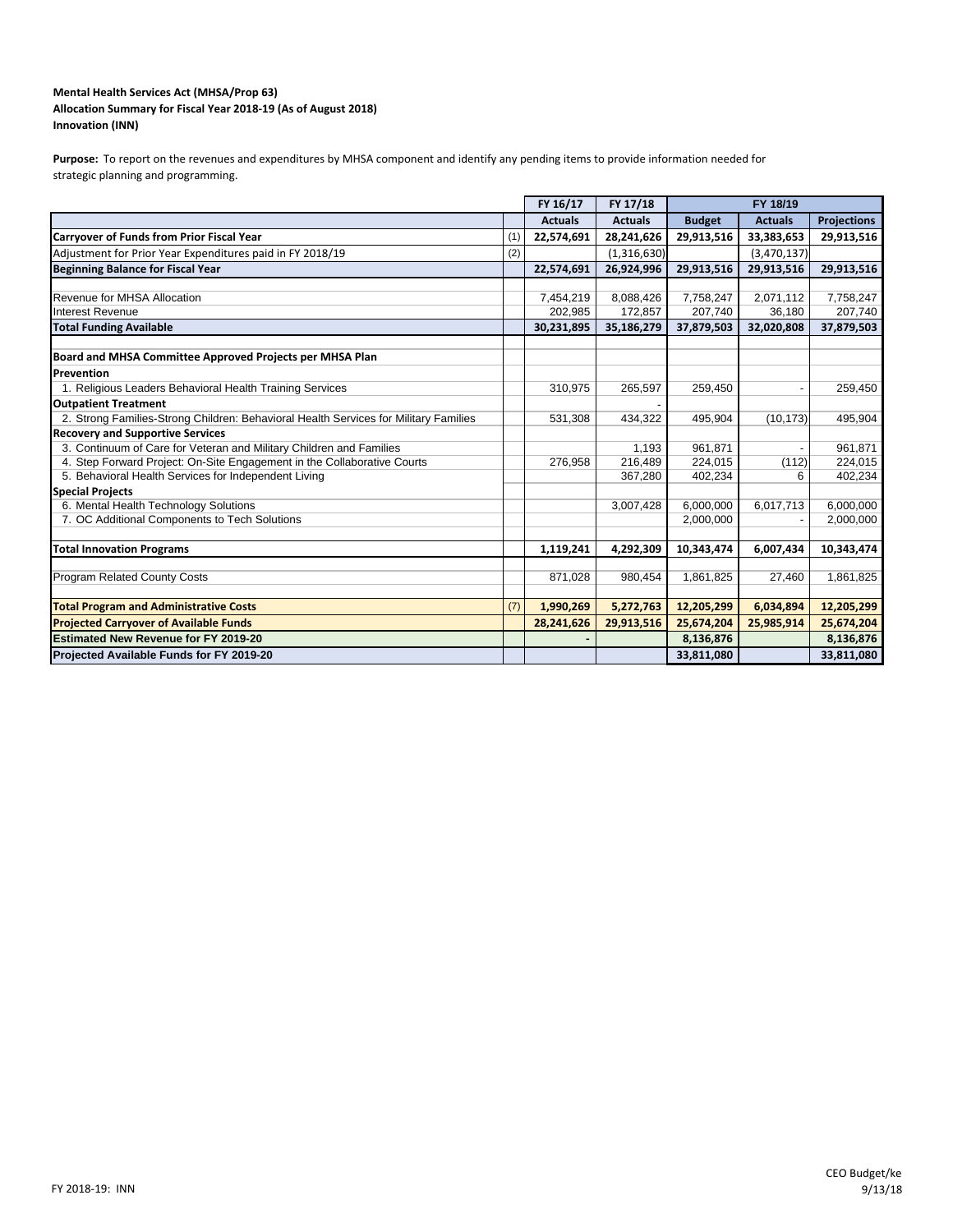## **Workforce Education and Training (WET) Mental Health Services Act (MHSA/Prop 63) Allocation Summary for Fiscal Year 2018‐19 (As of August 2018)**

Purpose: To report on the revenues and expenditures by MHSA component and identify any pending items to provide information needed for strategic planning and programming.

|                                                                                   |     | FY 16/17       | FY 17/18       |               | FY 18/19       |                          |
|-----------------------------------------------------------------------------------|-----|----------------|----------------|---------------|----------------|--------------------------|
|                                                                                   |     | <b>Actuals</b> | <b>Actuals</b> | <b>Budget</b> | <b>Actuals</b> | <b>Projections</b>       |
| Carryover of Funds from Prior Fiscal Year                                         | (1) |                |                |               |                |                          |
|                                                                                   |     |                |                |               |                |                          |
| Transfers from Community Services and Supports to Cover Approved Project Expenses | (2) | 4,547,430      | 4,355,983      | 5,150,282     | 86,854         | 5,150,282                |
| Total Funding Available for FY 2018-19                                            |     |                |                | 5,150,282     | 86,854         | 5,150,282                |
|                                                                                   |     |                |                |               |                |                          |
| Board and MHSA Committee Approved Projects per MHSA Plan                          |     |                |                |               |                |                          |
| 1. Workforce Staffing Support                                                     |     | 508,876        | 1,128,221      | 1,120,000     | 66,124         | 1,120,000                |
| 2. Training and Technical Assistance                                              |     | 1,336,693      | 1,208,980      | 1,438,000     | 41,983         | 1,438,000                |
| 3. Mental Health Career Pathways Program                                          |     | 857,750        | 858,633        | 927,000       | (23, 870)      | 927,000                  |
| 4. Residencies and Internships Program                                            |     | 225,533        | 233,560        | 238,381       | 9,347          | 238,381                  |
| 5. Financial Incentives Programs                                                  |     | 348,895        | 397,986        | 641,265       | (19, 979)      | 641,265                  |
| <b>Total Workforce Education and Training Programs</b>                            |     | 3,277,747      | 3,827,380      | 4,364,646     | 73,605         | 4,364,646                |
|                                                                                   |     |                |                |               |                |                          |
| <b>Program Related County Costs</b>                                               |     | 1,269,683      | 528,603        | 785,636       | 13,249         | 785,636                  |
|                                                                                   |     |                |                |               |                |                          |
| <b>Total Program and Administrative Costs</b>                                     | (7) | 4,547,430      | 4,355,983      | 5,150,282     | 86,854         | 5,150,282                |
| Projected Available Funds for FY 2019-20                                          |     |                |                |               |                | $\overline{\phantom{a}}$ |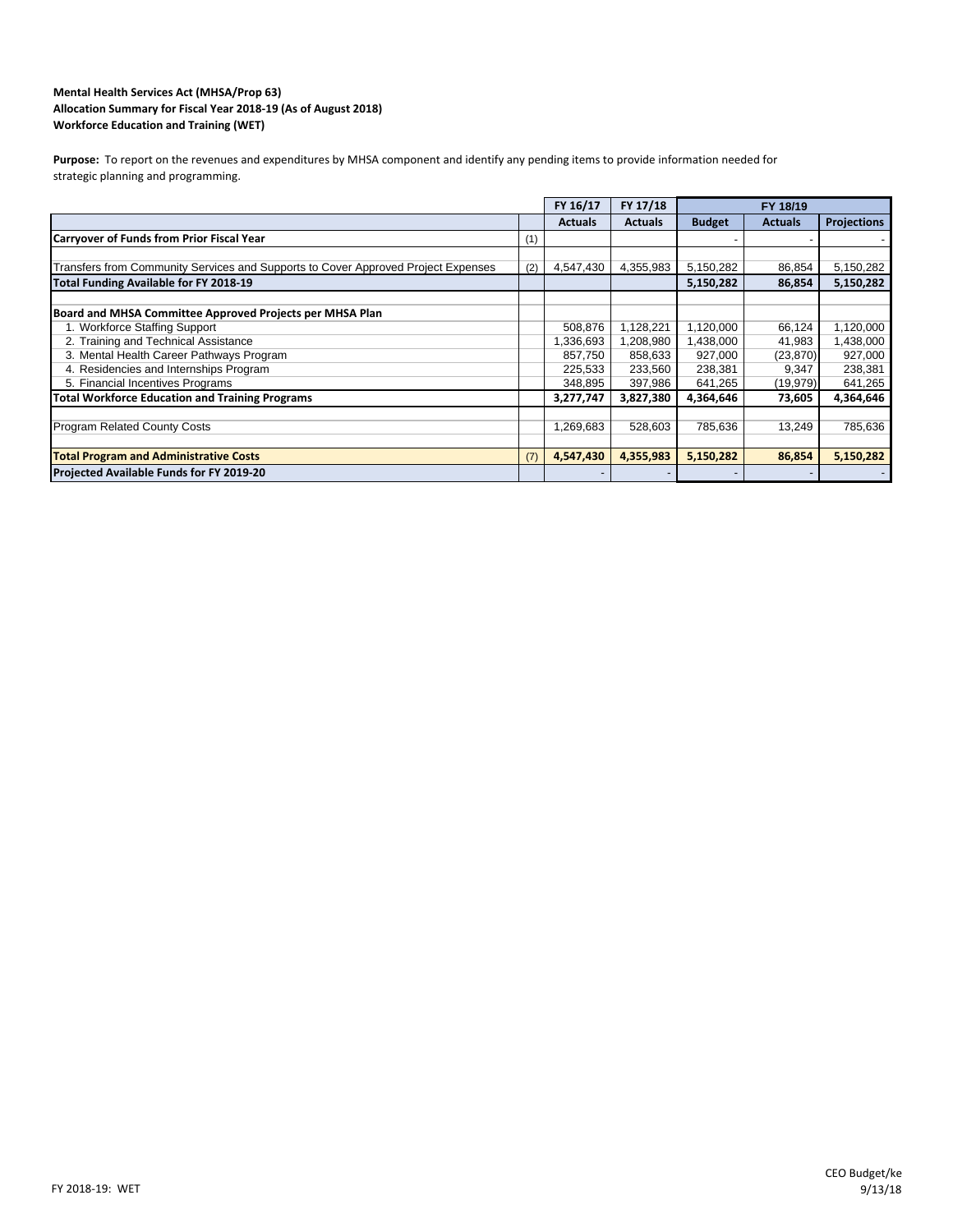#### **Mental Health Services Act (MHSA/Prop 63) Allocation Summary for Fiscal Year 2018‐19 (As of August 2018) Capital Facilities and Technological Needs**

Purpose: To report on the revenues and expenditures by MHSA component and identify any pending items to provide information needed for strategic planning and programming.

|                                                                                   |     | FY 16/17       | FY 17/18       |               | FY 18/19       |                    |
|-----------------------------------------------------------------------------------|-----|----------------|----------------|---------------|----------------|--------------------|
|                                                                                   |     | <b>Actuals</b> | <b>Actuals</b> | <b>Budget</b> | <b>Actuals</b> | <b>Projections</b> |
| Carryover of Funds from Prior Fiscal Year                                         | (1) | 3,739,869      | 3,739,869      | 472,322       | 1,316,125      | 472,322            |
| <b>Prior Period Adjustments</b>                                                   | (2) |                |                |               |                |                    |
| Adjust for prior period expenditures paid in FY 18/19                             |     |                |                |               | (843, 803)     |                    |
| <b>Beginning Balance for Fiscal Year</b>                                          |     | 3,739,869      | 3,739,869      | 472,322       | 472,322        | 472,322            |
|                                                                                   |     |                |                |               |                |                    |
| Transfers from Community Services and Supports to Cover Approved Project Expenses | (2) | 3,418,388      |                | 20,004,012    |                | 20,004,012         |
| Total Funding Available for FY 2018-19                                            |     | 7,158,257      | 3,739,869      | 20,476,334    | 472,322        | 20,476,334         |
|                                                                                   |     |                |                |               |                |                    |
| Board and MHSA Committee Approved Projects per MHSA Plan                          |     |                |                |               |                |                    |
| 1. Co-Located Services Facility                                                   |     |                |                | 9,000,000     |                | 9,000,000          |
| 2. Youth Core Services Building Upgrades                                          |     |                |                | 200,000       |                | 200,000            |
| 6. Electronic Health Record (EHR)                                                 |     | 2,796,656      | 2,974,762      | 8,152,825     | 75,067         | 8,152,825          |
| <b>Total Workforce Education and Training Programs</b>                            |     | 2,796,656      | 2,974,762      | 17,352,825    | 75,067         | 17,352,825         |
|                                                                                   |     |                |                |               |                |                    |
| <b>Program Related County Costs</b>                                               |     | 621,732        | 292,785        | 3,123,509     |                | 3,123,509          |
|                                                                                   |     |                |                |               |                |                    |
| <b>Total Program and Administrative Costs</b>                                     | (3) | 3,418,388      | 3,267,547      | 20,476,334    | 75,067         | 20,476,334         |
| Projected Available Funds for FY 2019-20                                          |     | 3,739,869      | 472,322        |               | 397,255        | $\blacksquare$     |